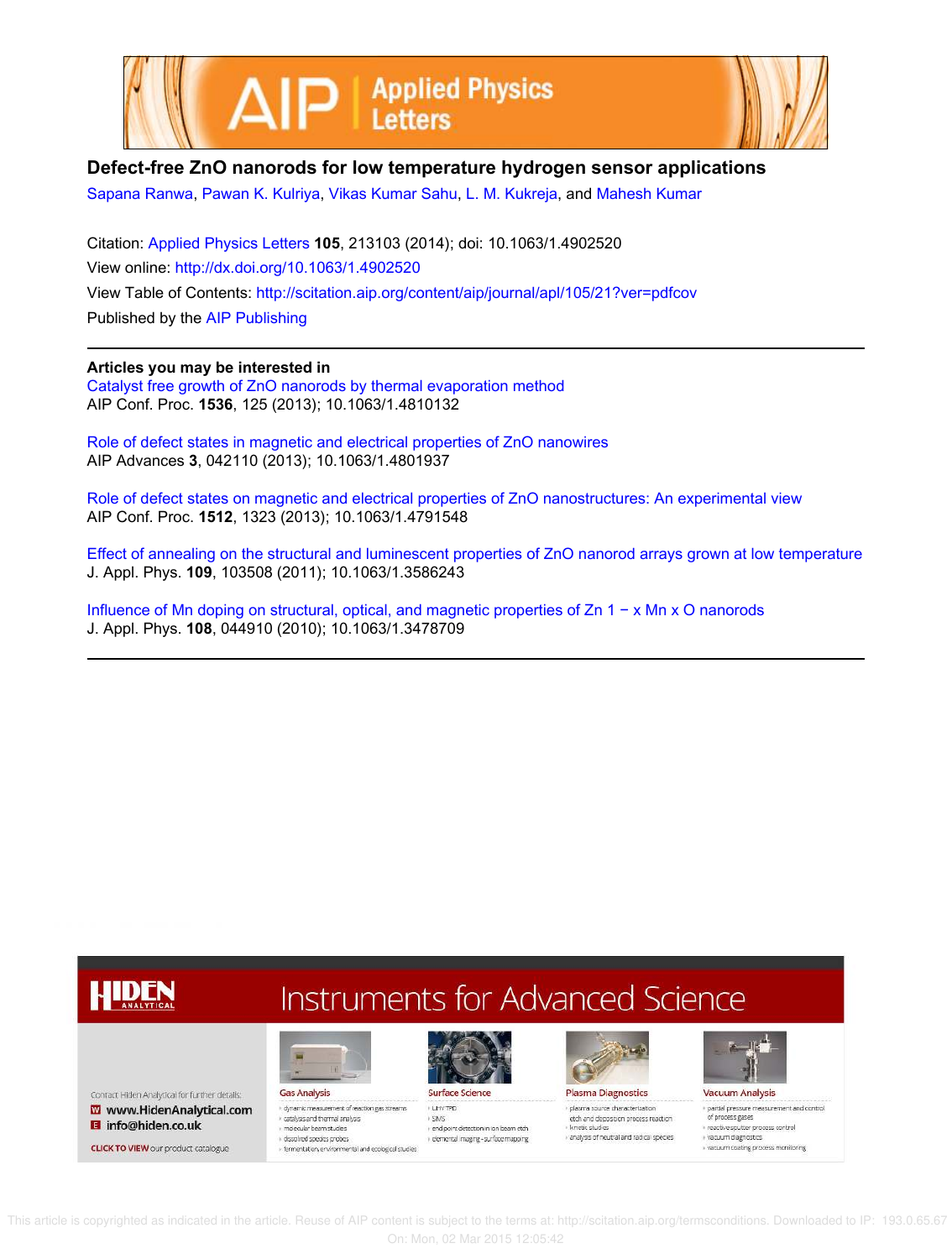

## Defect-free ZnO nanorods for low temperature hydrogen sensor applications

Sapana Ranwa, $^1$  Pawan K. Kulriya, $^2$  Vikas Kumar Sahu, $^3$  L. M. Kukreja, $^3$ and Mahesh Kumar<sup>1,a)</sup> <sup>1</sup>Centre for Information and Communication Technology, Indian Institute of Technology Jodhpur,

Jodhpur 342011, India

<sup>2</sup>Inter University Accelerator Centre, Aruna Asaf Ali Marg, New Delhi 110067, India

3 Laser Materials Processing Division, Raja Ramanna Centre for Advanced Technology, Indore 452 013, India

(Received 13 October 2014; accepted 13 November 2014; published online 24 November 2014)

Uniformly distributed and defect-free vertically aligned ZnO nanorods (NRs) with high aspect ratio are deposited on Si by sputtering technique. X-ray diffraction along with transmission electron microscopy studies confirmed the single crystalline wurtzite structure of ZnO. Absence of wide band emission in photoluminescence spectra showed defect-free growth of ZnO NRs which was further conformed by diamagnetic behavior of the NRs.  $H_2$  sensing mechanism based on the change in physical dimension of channel is proposed to explain the fast response  $(\sim 21.6 \text{ s})$  and recovery times  $(\sim 27 \text{ s})$  of ZnO NRs/Si/ZnO NRs sensors. Proposed H<sub>2</sub> sensor operates at low temperature ( $\sim$ 70 °C) unlike the existing high temperature ( $>$ 150 °C) sensors. © 2014 AIP Publishing LLC. [http://dx.doi.org/10.1063/1.4902520]

Metal oxide semiconductor materials are commonly used for various sensing applications.<sup>1</sup> ZnO is a most versatile among all metal oxide semiconductors, due to its wide direct band gap  $(\sim 3.24 \text{ eV})$ , high excitation binding energy  $({\sim}60 \,\text{meV})$ , high thermal and chemical stability, and unique electrical and optical properties.<sup>2</sup> Gas sensors based on lowdimension structures $3\overline{-5}$  are more suitable than thin film based gas sensors<sup>6</sup> because of large aspect ratio and small dimension helps in quantum confinement of charge. Nanostructures provide the large surface area for chemical reactions than thin films which enhance recovery and response times at low operating temperature.<sup>7</sup> ZnO thin films or nanostructures based gas sensors sensitivity mainly depends on crystallinity, grain size, operating temperature, and aspect ratio.<sup>8</sup> ZnO nanostructures are used in various sensing applications such as humidity sensor,  $9$  SAW devices,  $10$  chemical sensor,  $11$  and bio sensor.  $12$ Hydrogen  $(H_2)$  is most widely used as clean energy source in fuel cells and hydrogen engines. At present, available  $H_2$  sensors are operating at higher temperature that is above  $150^{\circ}$ C. Due to highly explosive nature of  $H<sub>2</sub>$  at high temperature, low ignition energy, and its non-adorable nature demands to develop  $H<sub>2</sub>$  sensors with low operating temperature. Schottky barrier height is highly influenced by adsorption/desorption of oxygen, which enhance the sensitivity of the devices.<sup>13</sup> Wei et  $al^{14}$  explain that schottky barrier height amplifies surface chemisorbed gases and increases sensitivity four times higher than ohmic junction. ZnO nanowires exhibited higher  $H_2$  sensitivity than conventional ZnO thin film at elevated temperature (200 °C).<sup>15</sup> Wang et al.<sup>16</sup> fabricated Zn doped NiO dendritic crystal with nano-tree and reported fast response and self-recovery for ammonia detection at room temperature. ZnO nanowires fabricated using ultra-fast microwave synthesis process showed high sensitivity with fast response time (65 s) on exposure to  $H_2$  gas having concentration about 500 ppm in  $air$ <sup>17</sup> Hassan et al.<sup>18</sup> reported flexible metal/ZnO NRs/metal devices having maximum sensitivity up to 150% for 2%  $H_2$  in  $N_2$  at operating temperature 200 °C. In the present work, the hydrogen sensing characteristic of the ZnO NRs/Si/ZnO NRs double Schottky junctions is reported.

Vertically aligned, uniformly distributed ZnO nanorods (NRs) were deposited on n-Si(100) wafer using RFsputtering technique. Silicon wafer was chemically cleaned followed by HF dip (5%) which removed native oxide from the substrate. ZnO target (99.999% purity) was used for NRs deposition in presence of pure argon (99.999% purity). During deposition, chamber pressure and substrate temperature were maintained at  $2 \times 10^{-2}$  mbar and 500 °C, respectively, with a constant Ar gas flow of 60 sccm. RF power was maintained at 150W and target to substrate distance around  $\sim$  14 cm. Deposition time was kept 2 h. Structural characterizations were carried out using XRD and TEM. Surface morphologies and optical characterization were studied using field emission scanning electron microscope (FESEM) and photoluminescence (PL) spectra. Magnetic properties were studied at room temperature using Vibrating Sample Magnetometer (VSM). Au (200 nm)/Ti (20 nm) metal contact on ZnO NRs and Al (200 nm) on Si of 500 nm diameters were deposited by thermal evaporation using physical mask. ZnO NRs/n-Si/ZnO NRs devices were fabricated by selective wet chemical etching. For  $H_2$  gas, sensing measurements were performed in vacuum chamber with  $2 \times 10^{-3}$ mbar chamber pressure. ZnO nanorods/n-Si/ZnO NRs device was heated up at a constant temperature of  $70^{\circ}$ C and gas flow was controlled using mass flow controller. Resistivity with respect to time was measured using Aglient (B2911A) source meter.

FESEM images [Figs.  $1(a)$  and  $1(b)$ ] show top view and cross-section view of ZnO NRs, respectively. From the figure, it can be seen that NRs are self-aligned with circular diameter spread over the entire substrate. The calculated value of height, diameter, density, and aspect ratio of ZnO NRs are ~750 nm, 48 nm,  $1.26 \times 10^{10}$  cm<sup>-2</sup>, and 15.62, respectively. The ZnO NRs were removed from substrate by sonication in acetone and placed on TEM grids. TEM image and selected

a)Author to whom correspondence should be addressed. Electronic mail: mkumar@iitj.ac.in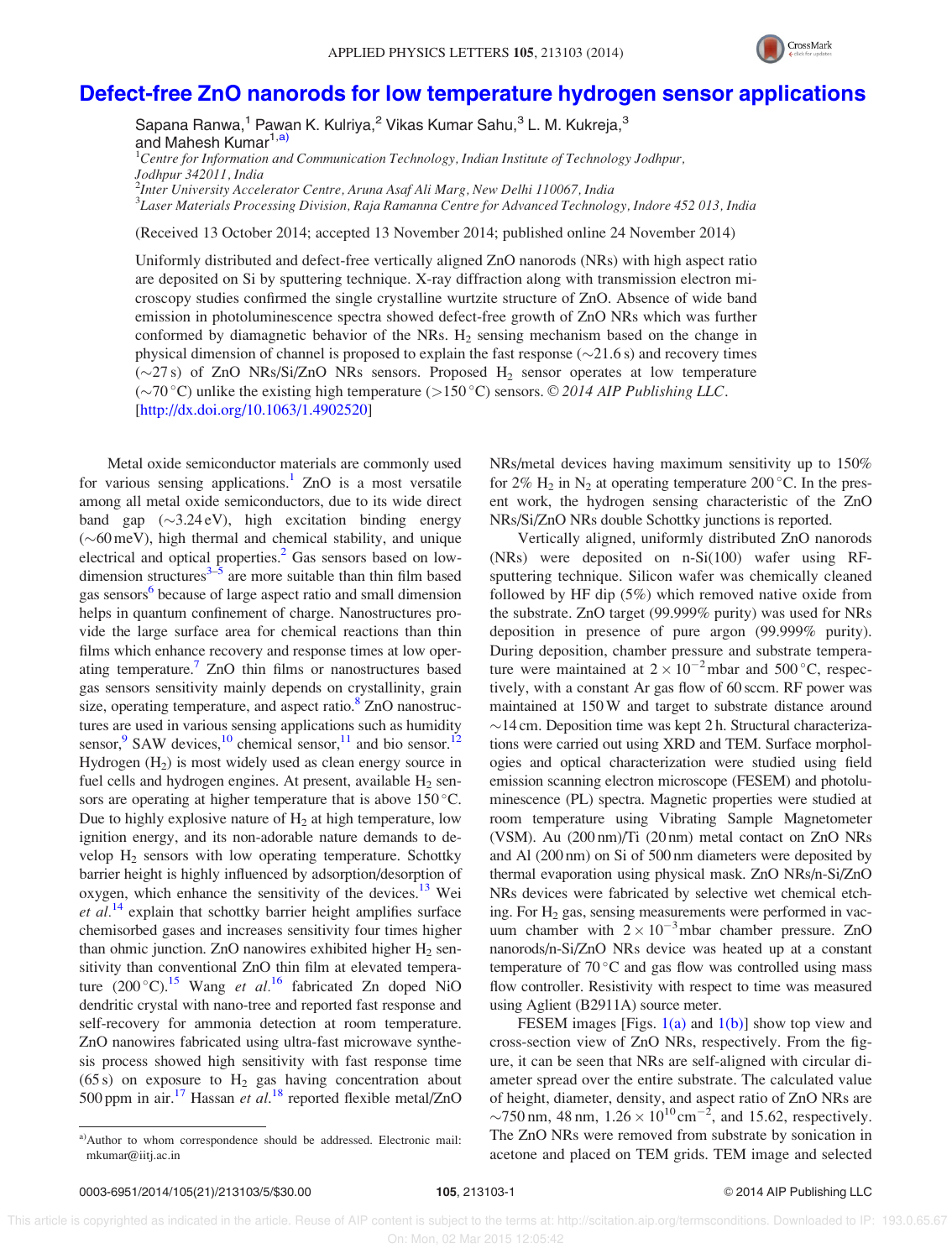

FIG. 1. (a) Top view, (b) cross-sectional view of FESEM images of ZnO NRs, (c) TEM image, and (d) SEAD pattern of ZnO NR.

area electron diffraction (SEAD) pattern are shown in Figs.  $1(c)$  and  $1(d)$ . The diameter and heights of NRs in TEM images are very close to FESEM results. In SEAD pattern, the presence of only bright spots conform the single crystalline nature of ZnO.<sup>19</sup> The  $2\theta$ - $\omega$  scan of XRD patterns [Fig.  $2(a)$ ] showing a strong peak at peak position of  $2\theta = 34.64^{\circ}$  with FWHM  $\sim 12$  arc min corresponding to (0002) diffraction of wurtzite ZnO. X-ray results clearly indicate that the NRs are grown along vertical [0002] direction.<sup>20</sup> Room temperature PL spectra are shown in Fig.  $2(b)$ , and it shows a sharp peak around  $\sim$ 3.26 eV with FWHM 130 meV indexed near band emissions (NBEs) transitions.

Normally, a broad band emission peak in PL spectra at room temperature is observed due to the presence of structural defects.<sup>21</sup> Absence of broad band emission region in the PL spectra clearly indicates that the ZnO NRs are grown with defect-free. Further, this is verified by VSM study. Fig. 2(c) shows magnetization versus magnetic field (M-H) curve for ZnO NRs/n-Si and bare n-Si. After subtracting substrate contribution, ZnO NRs show diamagnetic behavior and is shown in Fig.  $2(d)$ . Ferromagnetism is observed in ZnO nanostructures due to presence of oxygen vacancy defects. $22$  The high temperature annealing performed on ZnO NRs in presence of oxygen showed ferromagnetic to diamagnetic behavior due to removal of oxygen vacancy defects. $^{23}$  Thus, the absence of ferromagnetism confirm the growth of defect free NRs, which is also supported by PL results.

The schematic diagram of ZnO NRs/n-Si single heterojunction (SHJ) and ZnO NRs/n-Si/ZnO NRs double heterojunctions (DHJs) are shown in the inset of Fig.  $3(a)$ . Fig.  $3(a)$ shows current density versus voltage (J-V) characteristics of SHJ and DHJs at room temperature. The observance of rectifying behavior in J-V curve of SHJ indicates the presence of schottky barrier at junction and the calculated value of rectification ratio was  $\sim$ 5.7 at 3 V with leakage current density 2.53 A/cm<sup>2</sup>. DHJs give symmetric characteristic of  $J-V$  in forward and reverse bias due to symmetry in the device structure. Ideality factor  $(\eta)$  and barrier height  $(\phi_B)$  of the



FIG. 2. (a) X-Ray diffraction  $2\theta$ - $\omega$ scan, (b) room temperature PL spectra, and magnetization versus magnetic field (M-H) curve for (c) ZnO NRs/Si and bare Si, and (d) for ZnO NRs.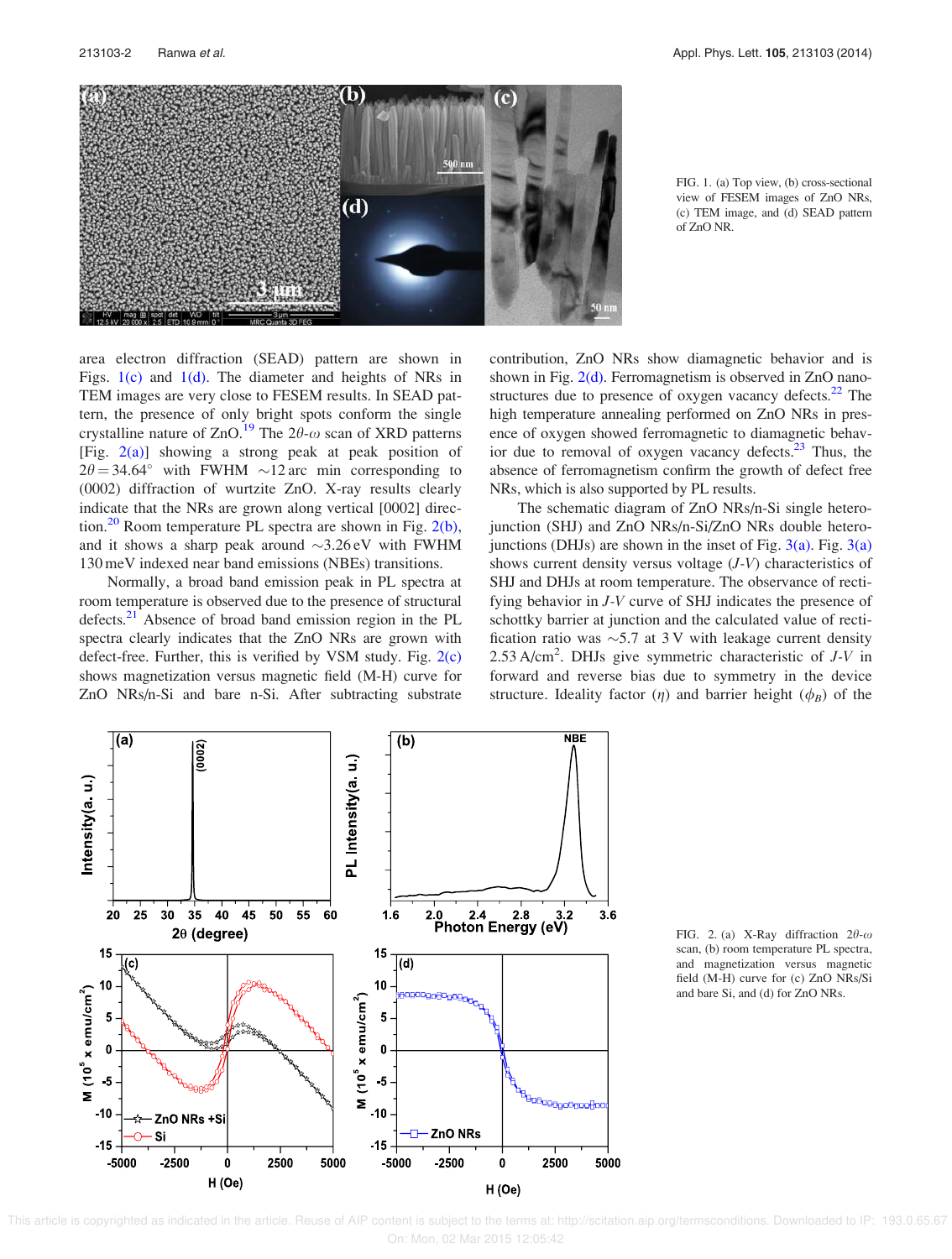

FIG. 3. (a) Room temperature J-V characterization for ZnO NRs/Si SHJ and ZnO NRs/Si/ZnO NRs DHJs, (b) and (c) show linear fitting of forward bias region for SHJs and DHJs, respectively, and (d) shows schottky barrier height of reverse bias of SHJs. Schematic diagram of devices contacts, ZnO NRs/Si SHJ and ZnO NRs/ Si/ZnO NRs DHJs are shown in inset.

SHJ and DHJs were calculated by using thermionic emission model by fitting for linear region of current density in forward bias. Current density of these two heterojunction is given by $^{24}$ 

$$
J = J_o \left\{ \exp\left(\frac{qV}{\eta kT}\right) - 1 \right\},\tag{1}
$$

where  $J<sub>o</sub>$  is reverse saturation current density given by

$$
J_o = A^* T^2 \exp\left(\frac{-q\phi_B}{kT}\right). \tag{2}
$$

Here T,  $\phi_B$ , k, A<sup>\*</sup>, and  $\eta$  are operating temperature, barrier height, Boltzmann constant, Richardson constant  $(112 \text{ A cm}^{-2} \text{K}^{-2} \text{ for n-Si})$ , and Ideality factor, respectively. Figs.  $3(b)$  and  $3(c)$  show linear region fitting in forward bias. Barrier height and ideality factor are calculated by thermionic emission model and found to be  $\phi_B = 0.59 \text{ eV}$  and  $\eta = 3.4$  for SHJ and  $\phi_B = 0.60 \text{ eV}$  and  $\eta = 3.5$  for DHJs. Schottky barrier height of reverse bias of SHJ is also calculated using Bardeen model<sup>25</sup> and shown in Fig.  $3(d)$ . Rakhshani et  $al^{26}$  explained the Bardeen model as linearly decay of barrier height when electric field increases. This model gives relation between reverse saturation current density at SHJ with respect to square root of applied reverse biased voltage as below

$$
J = J_r \exp\left(\frac{\beta \sqrt{V_r}}{kT}\right),\tag{3}
$$

where  $\beta$  is interface related parameter and  $J_r$  is given as reverse saturation current density calculated as

$$
J_r = A^* T^2 \exp\left(\frac{-q\phi_r}{kT}\right). \tag{4}
$$

Exponential fitting were used to calculate reverse barrier height  $(\phi_r)$  as given in Eq. (3)

$$
J = a \exp(b\sqrt{V}), \tag{5}
$$

where  $a$  is defined as  $J_r$  which used to calculate reverse schottky barrier height. Reverse barrier height of SHJ was found to be  $\sim \phi_r = 0.62 \text{ eV}$ . Schottky barrier height is highly influenced by adsorbed/desorption of oxygen which enhances the sensitivity of the device.<sup>13,14</sup> The DHJs would play an important role to enhance  $H_2$  sensitivity and similarly, ZnO NRs/Si/ZnO NRs double schottky junctions are fabricated.

Hydrogen gas sensing properties of ZnO NRs were measured at a pressure of about  $2 \times 10^{-3}$  mbar. Hydrogen sensing for ZnO depends on adsorption and desorption of environmental oxygen to form depletion region on NRs. When ZnO nanorods reacts with environmental oxygen and gases, its sensitivity towards gases changes and it depends upon adsorbed oxygen  $(O^-, O^{2-}, O_2^-)$  ions and defects. Initially, when ZnO NRs are exposed to air, oxygen is adsorbed on surface of nanorods which lead to extraction of electron from the conducting region of NRs and forms depletion region. Due to depletion region formation in NRs, its conduction channel area decreases which result in decrease in the conduction of the device. Electrical conduction (G) of ZnO NRs strongly dependent on number of conducting electrons as given by the following equation: $27$ 

$$
G = \frac{1}{R} = \frac{n|e|\mu\pi r^2}{l},\tag{6}
$$

where  $n$ ,  $e$ ,  $r$ ,  $\mu$ , and l are charge carrier concentration, electron charge, radius of NR, electron mobility, and length of NR, respectively. Since gas sensitivity is directly proportional to conduction cross-section channel area of NRs.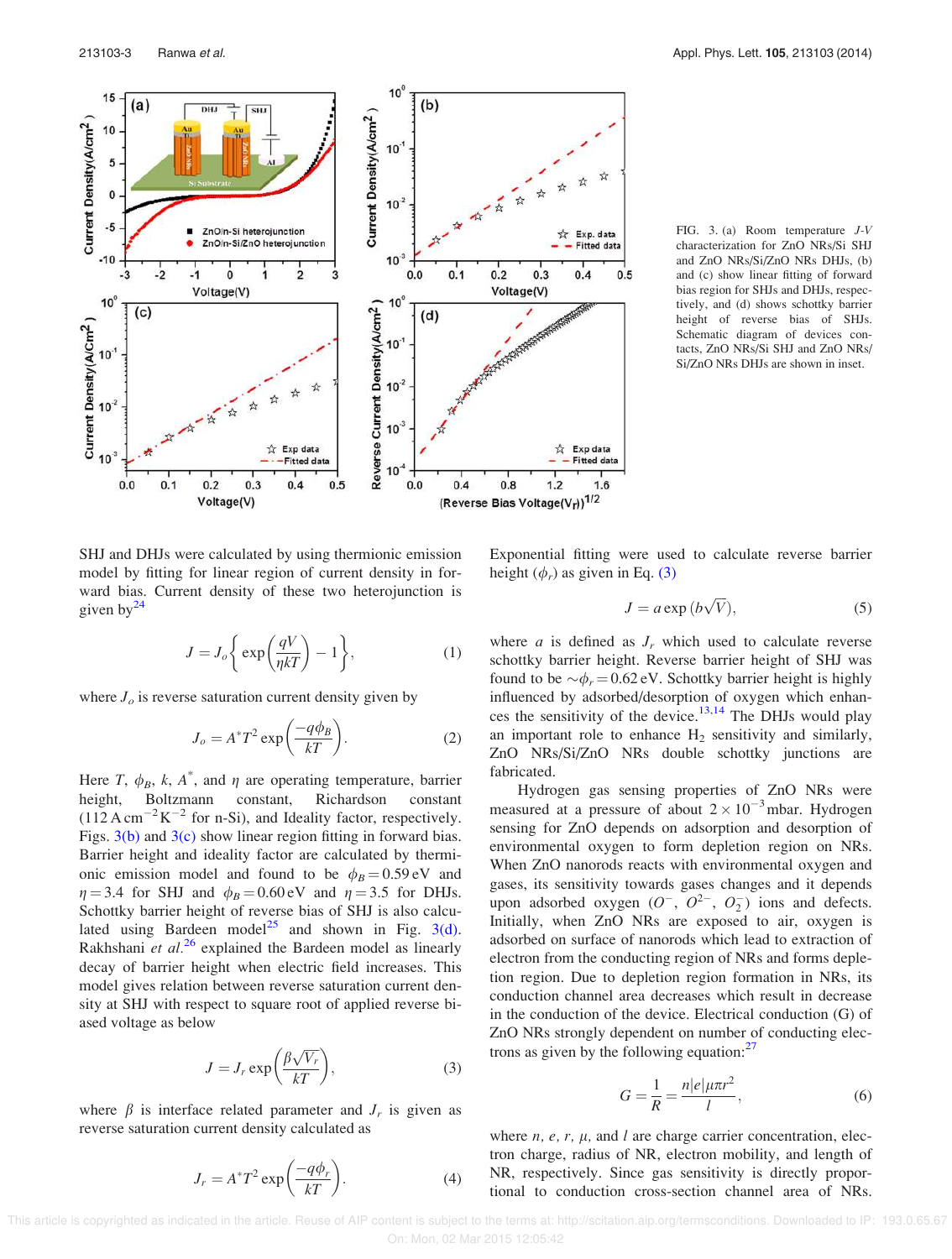

FIG. 4. (a) Resistivity response of ZnO NRs/Si/ZnO NRs device at 70 °C and (b) and (c) show exponential fitting of resistivity response curve for recovery and response time, respectively.

Therefore, channel area changes as depletion channel width changes. At the time of hydrogen loading, negative oxygen ion react with  $H_2$  and forms  $H_2O$  as well as release electron in to the layer. Thus, desorption of oxygen transfer the electrons into NRs, which leads to increases in the channel crosssection area and decrease in resistance. Sensitivity of gas sensor is defined as ratio of change in resistance in air with respect to  $H_2$  gas.<sup>28</sup> In this study, ZnO NRs/n-Si/ZnO NRs double schottky junction were used for hydrogen detection at relatively low operating temperature. Resistive response of ZnO NRs/n-Si/ZnO NRs were measured at  $70^{\circ}$ C in H<sub>2</sub> environment and shown in Fig.  $4(a)$ . The variation in the minimum value of resistance in case of first and second cycle is  $\sim$ 2.5%, whereas for other cycles is  $\sim \pm 0.5$ %. The charges  $(O^{2-})$  ions) on the surface of ZnO NRs are not completely released in the first cycle, while in second cycle it removes most of the  $O^{2-}$  ions and changes the minimum value of resistance. Also there is possibility that some hydrogen atoms are trapped in the NRs in first cycle and dimension of the NR itself might be changed due to swelling in the NR. $^{29}$  As a consequence, the dimension of NRs also increases which decreases the resistance in second cycle. Response time, recovery time, and sensitivity are three key parameters for any gas sensor. The response time or decay time  $(\tau_d)$  which represented as change in 90% of saturation resistance with loading of hydrogen, while deloading of hydrogen gas through chamber shows exponentially increase in resistance response gives recovery or rise time  $(\tau_r)$ . Figs. 4(b) and 4(c) show the decay and rise time exponential fitting of following equations: $30$ 

$$
R = R_0 + A \exp\left(\frac{t}{\tau_r}\right),\tag{7}
$$

$$
R = R_1 + B \exp\left(-\frac{t}{\tau_d}\right),\tag{8}
$$

where A and B are scaling constant. From these fitting, rise and decay time constant were calculated as 27 s and 21.6 s, respectively, which shows fast response and recovery time at relatively low operating temperature.<sup>17,18,31</sup> Tien et al.<sup>32</sup> reported three times higher response time for ZnO NRs in comparison to ZnO thin film. Sensitivity (relative change in resistance) of ZnO NRs/n-Si/ZnO NRs sensor was found to be  $\sim$ 10.05% in the presence of pure hydrogen. There are many reports on ZnO nanostructure based hydrogen sensor with high sensitivity but operating temperature was kept above  $150^{\circ}$ C.<sup>15,17</sup> Al-Salman and Abdullah<sup>33</sup> reported ZnO nanostructure based  $H_2$  sensor having high defect density and operated at  $200^{\circ}$ C which shows high sensitivity. In this study, ZnO NRs are defect free and showed high sensitivity for  $H_2$  gas at low operating temperature.

Based on experimental observation a gas sensing mechanism is proposed and shown in Fig. 5. Chemisorbed oxygen ions totally depend on temperature of operation. At lower temperature,  $O^{2-}$  ions are dominantly adsorbed by NRs but at higher temperature  $(>150 °C)$  these ion are negligible and  $O<sup>-</sup>$  ions are dominantly adsorbed. When NRs interact with oxygen, form a depletion region and decreases resultant



FIG. 5. (a)–(c) Show schematic diagram of gas sensing mechanism of defect free ZnO NRs, defect contained ZnO NRs at low and high ( $>150\degree$ C) operating temperatures, respectively.